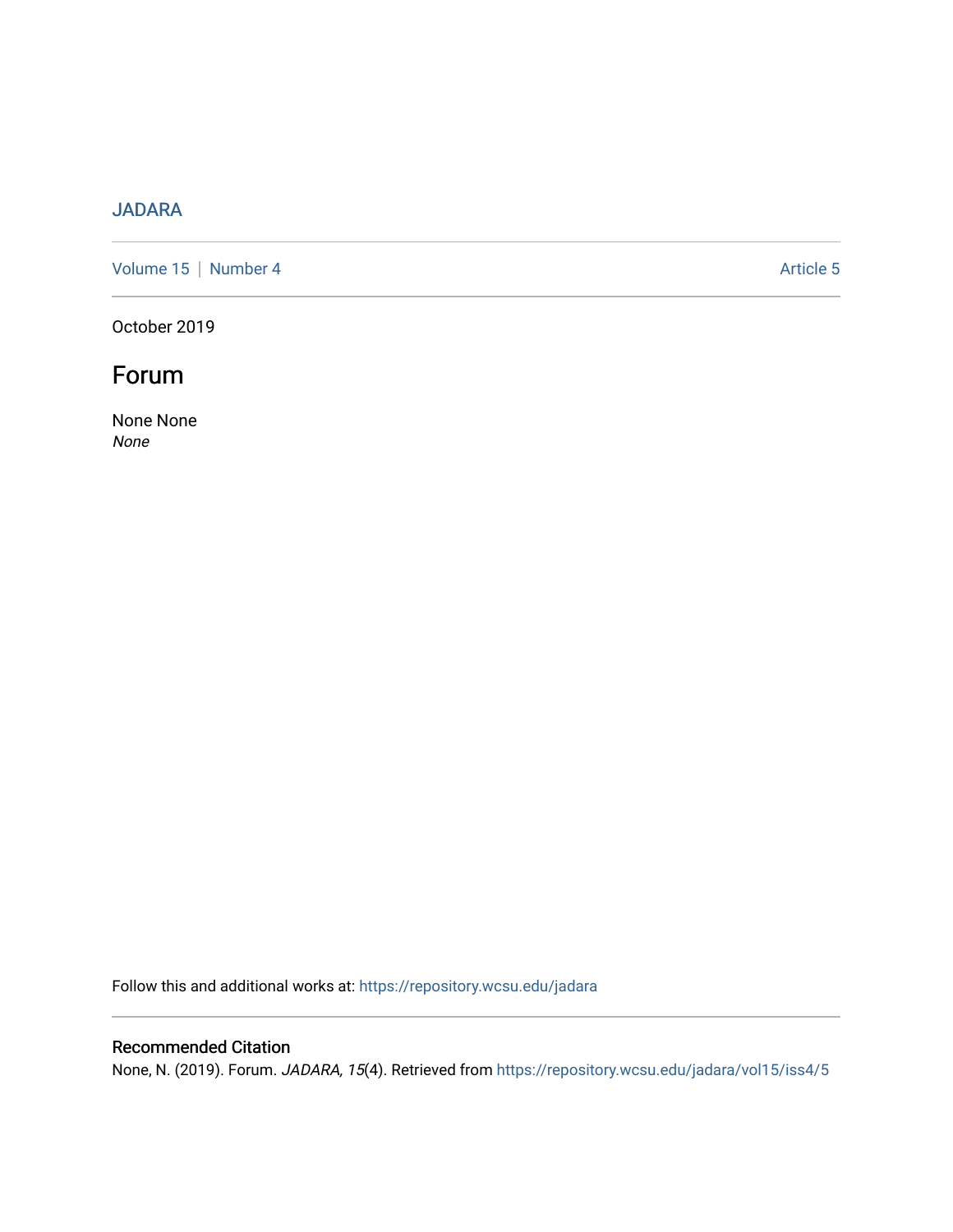None: Forum

# FORUM

Gallaudet College has established a Rehabilitation Engineering Center for the Deaf and Hearing-Impaired with partial support from the National Institute of Handicapped Research of the Department of Education. The Center will be a program of Callaudet College's Division of Research. The Director of the Center is James M. Pickett, Professor of Speech Communication Research and Director of the Sensory Communication Research Laboratory.

The new Center will include development and research projects carried out at three institutions: Callaudet College; Massachusetts Institute of Technology; and Johns Hopkins University. A collaborating project of Callaudet wiU also involve the Stanford University Division of Otolaryngology. The project areas of work cover a range of technologies for application to both deaf and hearingimpaired persons to improve their communication, particularly by speech. The specific projects are in five topic areas:

- 1. surveys for use of in-place or off-the-shelf technology, such as TV, in formation services, automatic speech recognition, and speech synthesis;
- 2. wearable aids to speech reception via the tactile sense;
- 3. electro-auditory implants in the cochlea;
- 4. phonation and articulation aids for the deaf; and
- 5. new diagnostic procedures based on speech-cue acoustic patterns.

The following information comes from the American Academy of Otolaryngology-Head and Neck Surgery, Inc., 1101 Vermont Avenue, N.W. Suite 302, Washington, D. C. 20005 and may be of interest to our readers.

The American Academy of Otolaryngology — Head and Neck Surgery has published a leaflet which explains in simple language the causes and possible treatment for ringing in the ears (called tinnitus). A question and answer format is used to discuss 10 areas which otolaryngologists are most frequently asked to explain about this common problem.

Nearly 36 million Americans suffer from various types of head noise or ring ing in their ears. The noise may come and go, or be continuous. It can vary in pitch from a low roar to a high sequel or whine. More than seven million people are afflicted so severely that they cannot lead normal lives.

Tinnitus is a "symptom," not a disease and it can be caused by a variety of conditions including allergy, high (or low) blood pressure, a tumor, diabetes, thyroid problems, or trauma to the head or neck. It can also result from middle ear problems such as infection, a hole in the eardum, or an accumulation of fluid. These problems along with middle ear diseases, such as otosclerosis, often involve a loss of hearing. The most common cause of tinnitus relates to problems with the hearing nerve.

1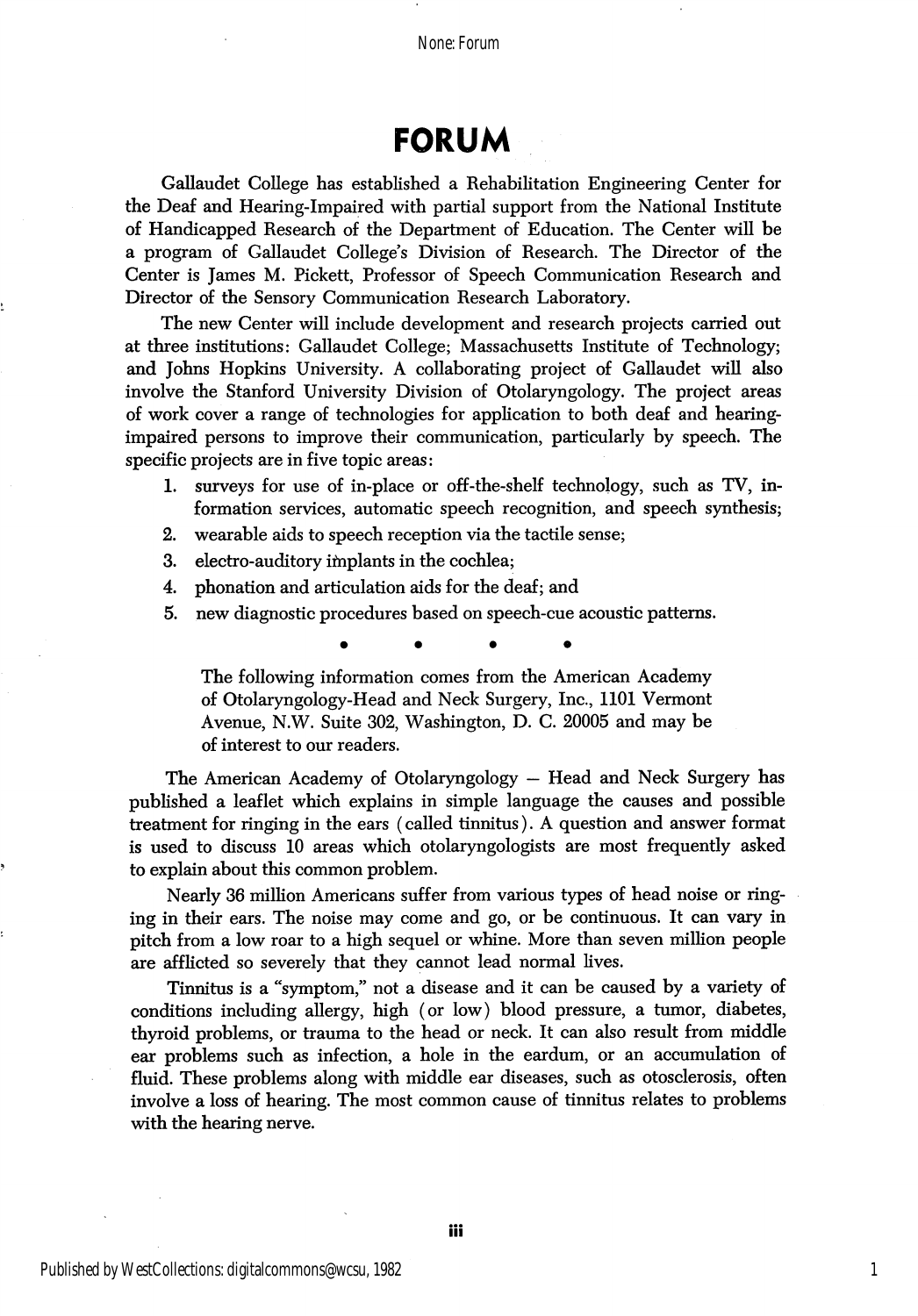If a specific cause for head noises is found, it may be corrected. But in most cases the causes cannot be identified, and there is no specific treatment. However, there are many ways to lessen the noise. One is to avoid nerve stimu lants such as coffee and colas (caffeine) and smoking (nicotine). Also, a com peting sound such as a ticking clock or a radio may help "mask" the noise. For example, many patients are helped by dialing between two FM stations to pick up subdued static at low volume. This can be extremely soothing, with a soft, rushing sound known as "white noise." (White noise tapes can be purchased in specialty shops.)

Some people are helped with a tinnitus masker, a small electronic instrument built into an over-the-ear hearing aid. It generates a competitive but pleasant sound which may mask the tinnitus by reducing awareness of the sound. The result is similar to successful use of white noise. Others have reduced the inten sity of tinnitus with "biofeedback" training. This involves concentration and relaxation exercises designed to teach voluntary control of the circulation to various parts of the body and how to relax muscle groups throughout the body.

People with impaired hearing, even a minor loss, sometimes find that their hearing aids reduce head noise and occasionally cause it to go away. However, a thorough trial before purchase is advisable if the primary purpose is the relief of tinnitus. Often, when the hearing aid is removed, the head noise returns to its former level. Individual complimentary copies of the leaflet are available from many otolaryngologists throughout the U. S. If you send a stamped, self-addres sed business envelope marked "tinnitus" to the Academy, they will be happy to send a copy and a list of qualified otolaryngologists in your state or metro area. The address appears at the head of this item.

#### INTERPRETERS FOR DEAF CONVENTION IN HARTFORD, INVITE WORKERS WITH DEAF

The national Registry of Interpreters for the Deaf (RID) will hold its bien nial convention in Hartford, Conn., July 27 through August 1, 1982, at the beautiful Sheraton-Hartford Hotel.

Have you ever been assigned to help a deaf person or family? What are their special problems? Have you ever had to use an interpreter for the deaf in your daily work? Are you unsure of communicating through an interpreter and ethical considerations? These issues will be addressed at the 1982 Con vention in forums, rap sessions and workshops. An inside view of the interpreters' role, and some insights on special problems each deals with will make an interesting and worthwhile program.

Details on the program are available from RID Convention '82 Chairman Christine Stranges, C/O Connecticut Registry of Interpreters for the Deaf, P. O. Box 12202, Hartford, Connecticut 06112. In the meantime, MARK YOUR CALENDAR, join RID in Hartford, which has many points of interest, including pre- or post-convention fun, in July 1982.

2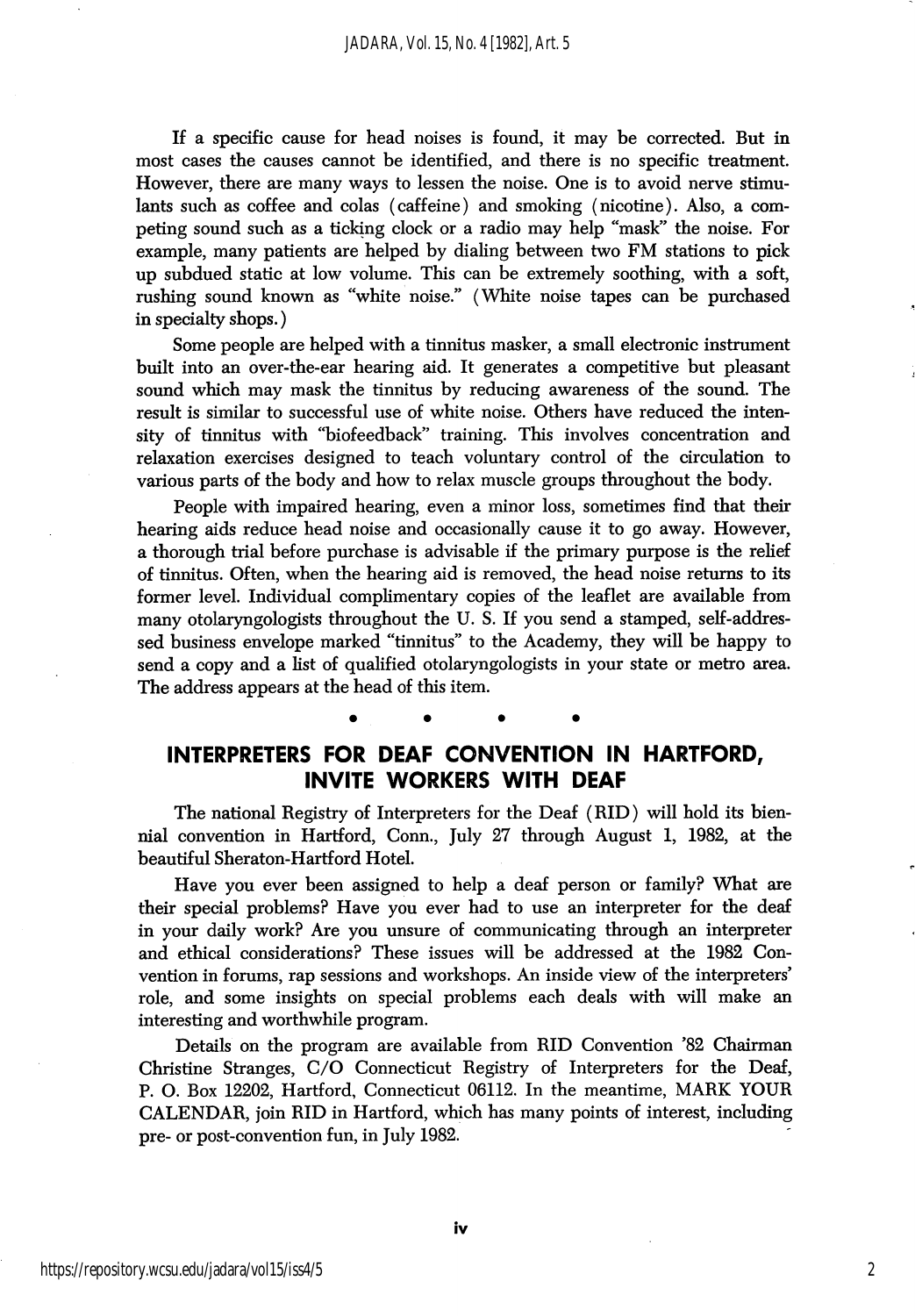None: Forum

ed by Deaf Heritage begins in 1803, when agitation began for the establishment of a school for deaf children, and traces events leading to the establishment of the Connecti cut Asylum for the Education and Instruction of Deaf and Dumb Persons (now the Ameri can School for the Deaf) in Hartford on April 15, 1817. Other states began to estab lish similar schools, and by the turn of the century there were approximately 69 schools for the deaf. From this breeding ground emerged the characters and personalities forming the substance of the book.

So deeply ingrained in deaf people is loyalty to one's school that one's first impulse is to turn to that page listing his or her school and it is satisfying to find draw ings or pictures, and a capsule history. Like ly, too, the deaf reader is apt to leam some thing he or she did not know before.

But schools are not the only part of the book worthy of note. There is much, much more.

History is not events; history is people, their impact upon others, and events that follow. In a true sense, this book is not a total history of deafness in America; rather, after the chronology of the school section, it becomes a broad, sweeping picture of deaf people of different generations, their accom plishments and activities in a stunning array of highly skilled arts. Artists, inventors, engi neers, aviators, poets — all are represented, to mention but a few, with illustrations of ome of their work.

Perhaps the greatest appeal of the book, in the opinion of this reviewer, is that one may open it at any page and find a fascinat ing account of a deaf person's achievement. There are boxed cameos, as well as straight narratives. Deaf people turn out to be inter esting as people.

Deaf Heritage is a book that should be made required reading in every school for the deaf, in every college program where American Literature is on the curriculum, for teachers as well as for students. Deaf chil dren need models, and this book is replete with them. Older deaf students need inspira tion, a boost to help them develop latent talents, and Deaf Heritage provides ex amples.

While recognizing the problem of space limitations, this reviewer notes that there is a tendency to skim lightly where some depth would add to the dimension and color of a personality. People do not just do things; they are happy, lively, morose, withdrawn, outgoing, gregarious, or whatever, and this does not always come through.

Deaf Heritage is a remarkable achieve ment, well researched, indexed, thorough, and interesting for a wide range of audi ences — deaf adults, students, teachers, and scholars. I recommend it without reservation.

> Robert G. Sanderson, Ed.D. Division of Rehabilitation Services Utah State Office of Education 250 E. 500 South Salt Lake City, Utah 8411 (1981-1982: Gallaudet College Dr. Powrie V. Doctor Chair Professor of Deaf Studies)

#### Deaf Heritage: A Narrative History of Deaf America.

Not since Harry Best's landmark publica tion, Deafness and the Deaf in the United States, has there been an attempt to compile an encyclopedic collection of information about deaf Americans. It is entirely fitting that such a project has been undertaken by the National Association of the Deaf and car ried off so well by Jack Gannon, author of the recently published Deaf Heritage: A Narrative History of Deaf America. Mr. Gannon, deaf himself, has compiled a wealth of historical information about America's deaf citizens.

Best, in his classic work, approached the subject of deafness basically from a scientific and demographic perspective, with scant at tention to organizations within the deaf com munity or the accomplishments of deaf citi zens. Gannon's book is primarily concerned with an historical overview of events that have affected deaf people, their role in those events in the United States since Gallaudet and Glerc's establishment of the first school for the deaf, and the accomplishments of deaf Americans in diverse fields of endeavor.